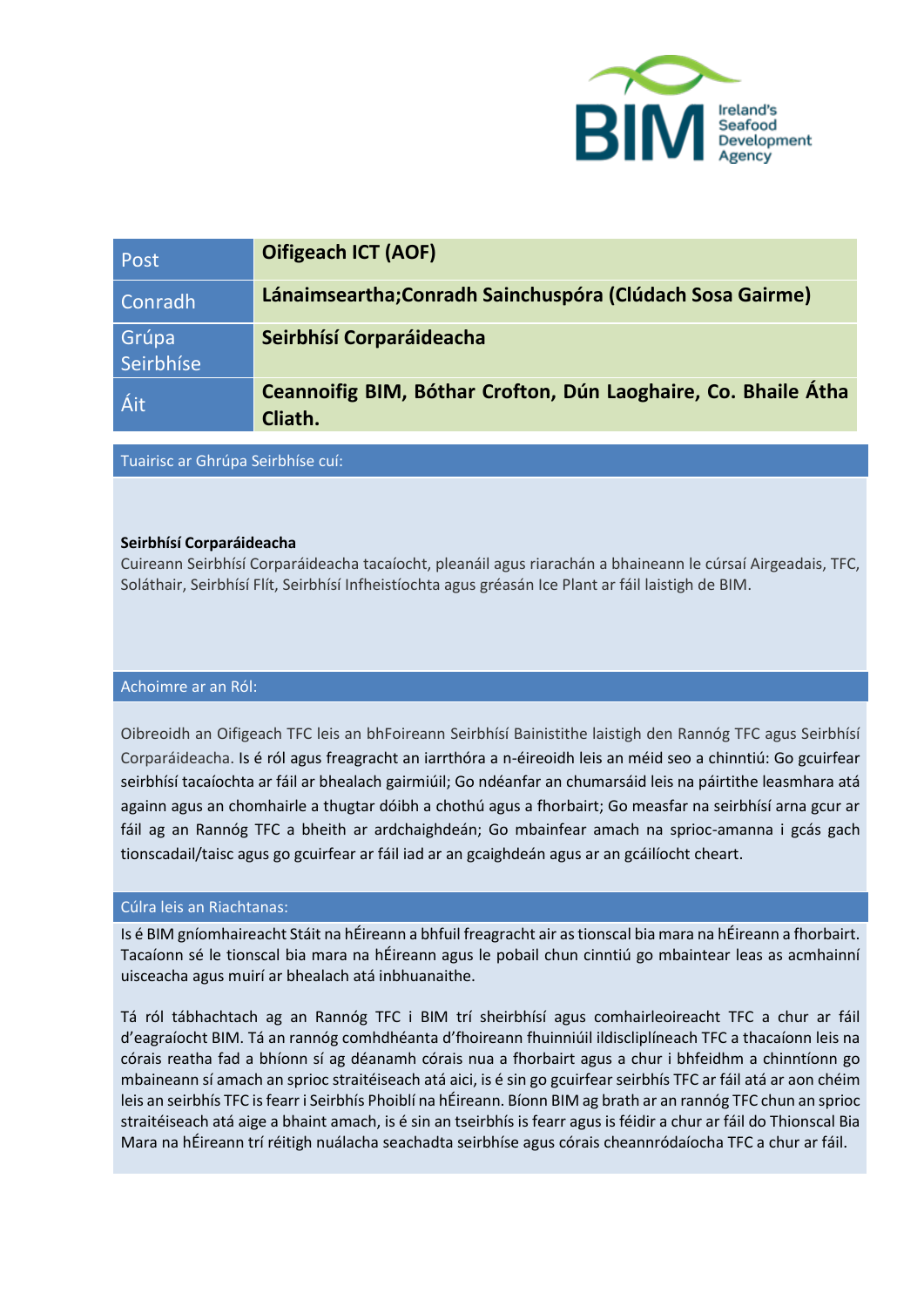

#### Príomhthascanna:

#### **Bainistiú Seirbhíse**

- Tacaíocht agus comhlíonadh a chur ar fáil don timpeallacht TFC.
- Anailís struchtúrtha agus cur chuige cruthaitheach i leith réiteach agus fuascailt fadhbanna.

## **Bainistiú Athraithe**

- Pleananna cur chun feidhme a ullmhú agus a rith maidir le hathruithe laistigh den timpeallacht theicniúil e.g. RFCanna, Tascanna etc.
- Réitigh theicniúla ar fhadhbanna gnó a shainaithint.
- Oibriú le conarthaí soláthróra atá ann cheana chun eisiúint na mbogearraí is déanaí a dhéanamh, de réir an phróisis bainistithe eisiúna.
- Beifear ag súil go gcuirfidh an t-iarrthóir oiliúint agus tacaíocht ar fáil maidir leis na huirlisí TFC agus go gcabhróidh sé le forbairt ghnó ina leith.

## **Seirbhísí do Chustaiméirí**

- Íomhá gairmiúil den rannóg a chruthú agus a chur chun cinn an t-am ar fad agus meon dearfach agat a bhíonn dírithe ar na custaiméirí, ionchais a leagan síos de réir mar is cuí ar mhaithe le fadhbanna a réiteach fad a léiríonn an t-iarrthóir go bhfuil sé sásta iarracht ar leith a dhéanamh.
- Cumarsáid a dhéanamh go réamhghníomhach le húsáideoirí chun ionchais a leagan síos agus chun an seachadadh seirbhísí is éifeachtúla a chumasú.
- Cumarsáid éifeachtach a choinneáil le baill foirne theicniúla eile, le baill foirne oibríochtaí agus le baill foirne tacaíochta tríú páirtí.
- Tionscadail a chomhordú ar fud na heagraíochta, beifear ag súil go gcuirfidh an t-iarrthóir oiliúint agus tacaíocht ar fáil maidir leis na huirlisí TFC agus go gcabhróidh sé le forbairt ghnó ina leith.

## **Tionscadail Theicniúla**

- Bainistiú a dhéanamh agus cabhair a thabhairt maidir le bonneagar, éadálacha teicneolaíochta, réitigh bogearraí agus uasghrádaithe a chur i bhfeidhm.
- Freagracht a ghlacadh as sceidil oibre a chur i gcrích in éineacht leis an eagraí tionscadail de réir mar a ordóidh an Bainisteoir TFC.
- Freagracht a ghlacadh as tascanna a chur i gcrích ar chaighdeáin a bhfuil glacadh leo agus ar an gcáilíocht a mbítear ag súil leis.
- Cuir le hobair theicniúil na rannóige TF agus cur chuige solúbtha a ghlacadh i dtaobh na n-uirlisí lena mbíonn sí ag obair, ionas go mbeidh an rannóg TF de shíor ag feabhsú nó ag forbairt a seirbhíse.
- Cúnamh a thabhairt maidir le cur i bhfeidhm chóras Dynamics 365 CRM na heagraíochta agus i ndáil le hoiliúint ina leith.

## **Riarachán**

- Cúnamh a thabhairt don Bhainisteoir TFC i ndáil le riachtanais soláthair na rannóige TFC lena n-áirítear Iarrataí ar Thairiscint, Cásanna Gnó, idirghníomhaíocht leis an Oifig um Sholáthar Rialtais agus a creataí. Áirítear air seo Iarrataí TFC ar Thairiscint a chruthú, a fhoilsiú, a mheas agus a bhronnadh laistigh den rannóg agus ar fud na heagraíochta araon. Cinnte a dhéanamh go ndéanfar an soláthar ar fad de réir threoirlínte agus pholasaithe Bhord Iascaigh Mhara agus na hearnála poiblí.
- Chun cuidiú a thabhairt i ndáil le Buiséid TFC a chruthú agus monatóireacht a dhéanamh orthu.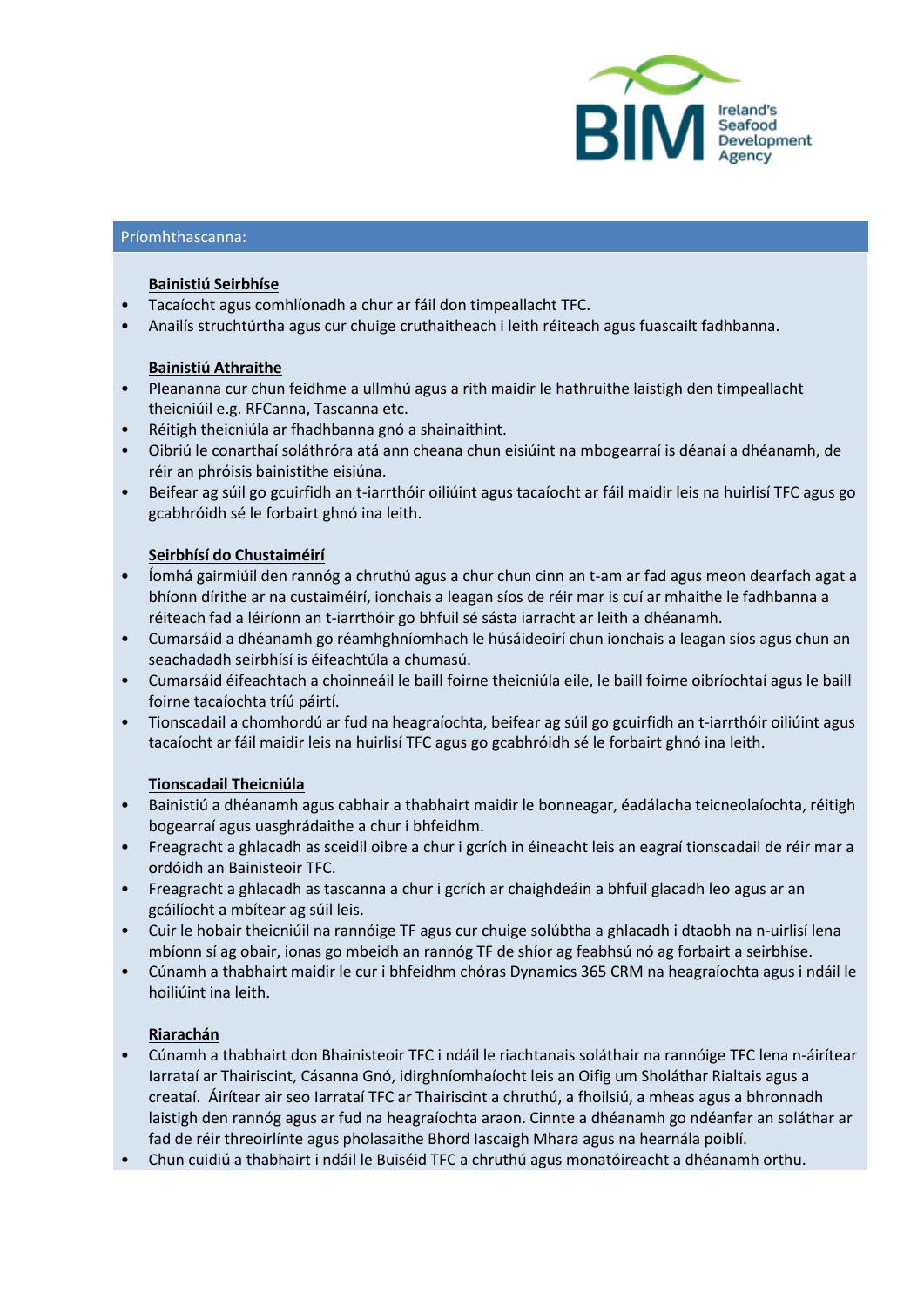

- Chun cuidiú a thabhairt i ndáil le tuairisciú rialaithe lena n-áirítear tuairisciú SOY/EOY d'Imlitir 02 de 2016.
- Fardail TFC a chothabháil lena n-áirítear Leabharlann Meán, Sócmhainní Bogearraí, Sócmhainní Cruaearraí, Línte Cumarsáide etc.
- Chun bainistiú soláthróirí éifeachtach a chur ar fáil lena n-áirítear monatóireacht a dhéanamh ar luach ar airgead, comhlíonadh comhaontuithe ar leibhéal na seirbhíse agus sonraíochtaí tionscadal agus ráitis oibre éifeachtacha a chinntiú.
- Cinnte a dhéanamh go bhfuil tacar polasaithe i bhfeidhm atá oiriúnach don fheidhm atá leo.

# **Bainistiú Tionscadal TFC**

- Cásanna Gnó a chruthú do Thionscadail TFC agus cead a fháil dóibh ón lucht bainistíochta sinsearaí
- Tionscadail TFC a shonrú agus a dhoiciméadú
- Oiliúint a chur ar fáil de réir mar a theastaíonn chun rath tionscadail a chinntiú
- Soláthróirí a bhainistiú de réir mar a chuireann siad tionscadail i bhfeidhm agus mar a dhéanann siad monatóireacht ar tháirgí insholáthartha i gcoinne na sonraíochta
- Oibriú leis na soláthróirí nuair nach bhfuil na táirgí insholáthartha ag teacht leis an tsonraíocht
- Cinnte a dhéanamh go léirítear comhaontuithe chonartha BIM sna híocaíochtaí
- Cuidiú a thabhairt maidir le hoiliúint a chur ar fáil ar thionscadail chun rath a chinntiú
- Beifear ag súil go gcuirfidh an t-iarrthóir a n-éireoidh leis leis an straitéis/fís TFC chun tacú le fís fhoriomlán na heagraíochta agus caighdeáin dea-chleachtais agus cóid chleachtais a chinntiú agus beidh ról tábhachtach aige maidir le baill foirne a bhainistiú laistigh den rannóg

## **Dualgais Eile**

- Dualgais ar bith eile atá laistigh de scóip agus grádú an phoist a chomhlíonadh a bhféadfadh an bainisteoir TFC nó an Stiúrthóir Seirbhísí Corparáideacha a iarraidh ort.
- Dualgais ghaolmhara ar bith eile a d'fhéadfaí a éileamh de réir mar is réasúnach agus a shannadh ó am go ham a chomhlíonadh

## **Struchtúr Tuairiscithe:**

Bainisteoir Rannóige / Bainisteoir TFC a thuairiscíonn chuig an Ceann Seirbhísí Corparáideacha.

## **Teagmhálaithe:**

## **Laistigh de BIM**

Gach ball foirne de chuid BIM, an Bainisteoir TFC, an Fhoireann Seirbhísí Bainistithe agus Seirbhísí Corparáideacha.

#### **Lasmuigh de BIM**

An Roinn Talmhaíochta, Bia agus Mara, páirtnéirí tionscadail, an tÚdarás um Chosaint Iascaigh Mhara, an earnáil gabhála

## **Oiliúint**

Níl aon riachtanais oiliúna éigeantach don ról seo. Déanfar riachtanais oiliúna a aithint tríd an gCóras Bainistithe Feidhmiúcháin atá againn.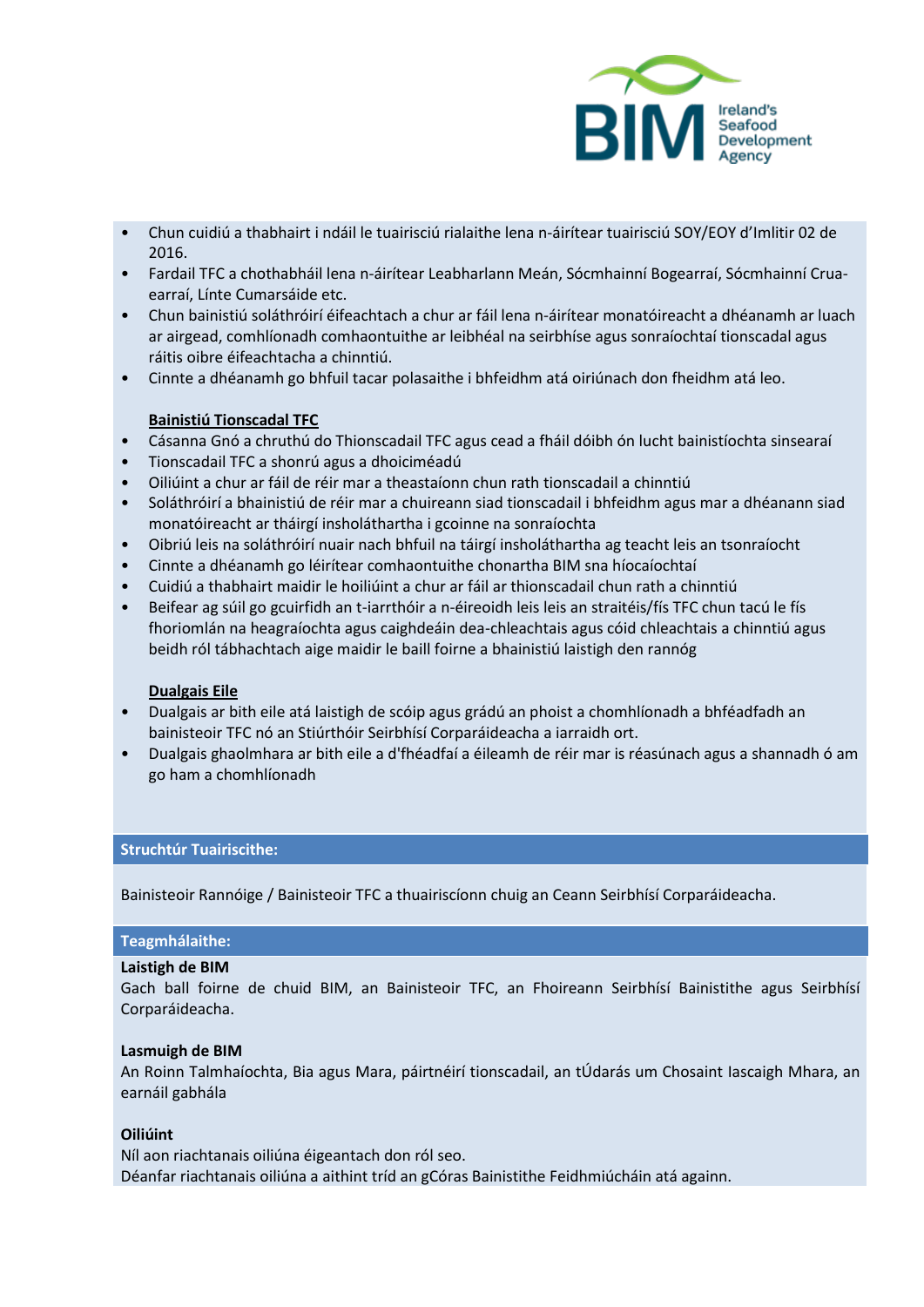

# **Oideachas, Cáilíochtaí Gairmiúla nó Teicniúil, Eolas, Scileanna, Inniúlachtaí, Taithí agus Oiliúint**

# **Riachtanach:**

- Cáilíocht tríú leibhéal in TF nó Gnó
- Taithí ceithre bliana ar a laghad i réimse a bhaineann le hábhar.
- Eolas agus taithí ar sholáthar san earnáil phoiblí
- Taithí ar bhuiséadú san earnáil phoiblí
- Taithí ar bhainistiú soláthróirí
- Taithí ar bheith ag obair i dtimpeallacht theicniúil a ghluaiseann ar aghaidh go sciobtha
- Taithí ar bheith ag obair le táirgí Microsoft
- Inniúlacht i gcúrsaí cruinnis, aird ar mhionsonraí agus tiomantas do thorthaí ardchaighdeáin
- Sárscileanna idirphearsanta lena n-áirítear taithí ar bheith ag idirghníomhú go héifeachtach le réimse gníomhaireachtaí reachtúla agus neamhreachtúla
- Treallús, tionscnaíocht agus solúbthacht
- Breithiúnas grinn agus scileanna maithe cinnteoireachta, anailíse agus fadhbréitigh
- Sárscileanna cumarsáide sa scríobh agus ó bhéal.
- Duine atá in ann bainistiú éifeachtach tionscadail a léiriú agus a bhfuil an cumas aige a bheith ag obair ar roinnt tionscadal ag an am céanna agus atá in ann dul in oiriúint do thosaíochtaí a bhíonn ag athrú agus iad in ann déileáil le hathruithe
- Cruthúnas ar chumas oibriú as do stuaim féin agus cumas atá comhlántach dó sin a bheith ag obair mar dhuine d'fhoireann chomh maith
- Sárscileanna pleanála agus eagrúcháin agus an cumas oibriú de réir sprioc-amanna dochta agus tascanna a chur in ord tosaíochta go héifeachtach
- Ardscileanna ríomhaireachta lena n-áirítear eolas agus taithí ar úsáid aipeanna amhail Flexi-grant, sraith MS O365, Excel, NAV, Teams, Sharepoint, Dynamics 365 CRM.

## **Inmhianaithe:**

- Eolas agus taithí ar riachtanais rialachais na hearnála poiblí
- Taithí ar bheith ag obair le Dynamics 365 CRM
- Taithí ar thionscadail TFC a bhainistiú
- Eolas ar Microsoft Form agus Microsoft Customer Voice

## **Tréithe pearsanta speisialta atá de dhíth don phost:**

- Dinimiceas agus iontaofacht
- Scileanna maithe i dtaobh féin-eagrúcháin agus tosaíochtaí a leagan amach, agus cumas tosaíochtaí iomadúla a bhainistiú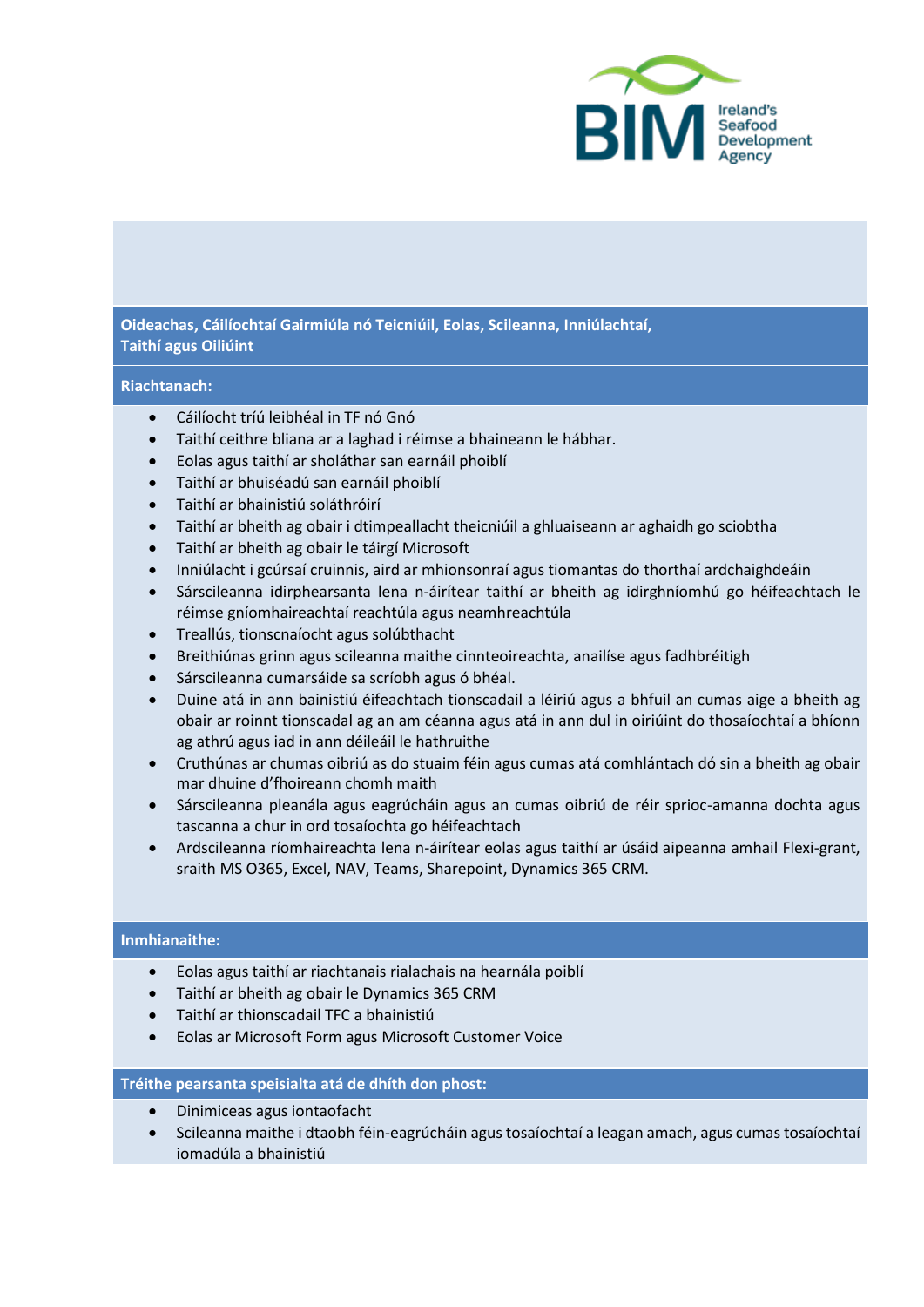

- Taithí chruthaithe ar bheith ag obair le comhpháirtithe agus páirtithe leasmhara ilchineálacha chun fadhbanna a réiteach agus spriocanna coiteanna a bhaint amach
- Ábalta a bheith ag obair go neamhspleách agus mar bhall foirne éifeachtach araon, a léiríonn treallús agus cruthaitheacht.
- Scileanna maithe idirphearsanta agus cumarsáide, agus cumas a bheith ag obair go cáiréiseach le páirtithe leasmhara chun fadhbanna a réiteach.

# **Tuarastal:**

Ag grád Príomhoifigeach Feidhmiúcháin a bheidh an luach saothair i gcomhréir le Scála Tuarastail ceadaithe na Roinne Airgeadais don Earnáil Phoiblí, le raon tuarastail €50,848 - €64,038 (amhail an 1 Feabhra 2021) in aghaidh na bliana pro-rata i ndáil leis an am a bheidh oibrithe. Déanfar ball den Scéim Pinsin Seirbhíse Poiblí Aonair díot mura bhfuil tú i do bhall de scéim pinsin earnála poiblí i láthair na huaire (nó mura raibh tú i do bhall de scéim pinsin earnála poiblí le sé mhí anuas). Tá Scéim Tuarastail agus Pinsin faoi réir ag gnásanna faofa earnála poiblí agus glacann cuntas ar sheirbhís le déanaí san earnáil phoiblí ag teacht le himlitreacha agus rialacha ábhartha.

#### **Saoire Bhliantúil:**

Is é 29 lá oibre in aghaidh na bliana pro-rata chun an t-am a oibríodh a léiriú an teidlíocht saoire bliantúla atá ag gabháil leis an ról seo. Níl Laethanta Saoire Poiblí san áireamh i dteidlíochtaí saoire bliantúla. Ní mór gach lá saoire a bheith ceadaithe roimh ré ag do bhainisteoir nó ag a n-ionadaí údaraithe i gcomhréir le polasaithe saoire BIM.

#### **Fad an Chonartha:**

Is chun críche neamhláithreacht sosa gairme a chlúdach atá an conradh fostaíochta sainchuspóra seo, go dtí Nollaig 2023 i dtosach. Cuirfidh an t-iarratasóir a n-éireoidh leis tréimhse phromhaidh isteach le linn na chéad sé mhí den chonradh.

#### **Conas iarratas a dhéanamh:**

Ba chóir C.V. iomlán chomh maith le litir iarratais agus a [Foirm Iarratais Folúntais BIM](https://bim.ie/wp-content/uploads/2021/11/FoirmIarrataisFoluntaisBIM.docx) chomhlánaithe ina ndéantar cur síos ar thaithí agus scileanna a bhaineann leis an bpost, a sheoladh ar ríomhphost chuig [jobs@bim.ie](mailto:jobs@bim.ie) nó a sheoladh sa phost chuig Rannóg Acmhainní Daonna BIM, 12 Bóthar Crofton, Dún Laoghaire, Co. Bhaile Átha Cliath.

#### **Is é 5 p.m. an 4 Iúil 2022 an dáta deiridh a nglacfar le hIarratais.**

Tabhair ar aird go bhféadfadh níos mó ná céim agallaimh amháin a bheith i gceist leis an bpróiseas earcaíochta don ról seo agus go bhféadfadh BIM iarraidh ar na hiarratasóirí a roghnaítear cur i láthair gearr a dhéanamh ar ábhar a bheidh roghnaithe roimh ré ag céim an agallaimh dheiridh. Tabhair ar aird nach nglacfar le hiarratais a bheidh déanach.

Ba cheart aon cheist maidir leis an ról seo a sheoladh ar ríomhphost chuig [jobs@bim.ie.](mailto:jobs@bim.ie)

**Úsáid Sonraí** - Ní bhainfear úsáid as na sonraí pearsanta ná an fhaisnéis go léir a chuirtear ar aghaidh leis an iarratas seo ach chun críche an fheachtais sin agus don fheachtas sin amháin, agus déanfar na sonraí agus